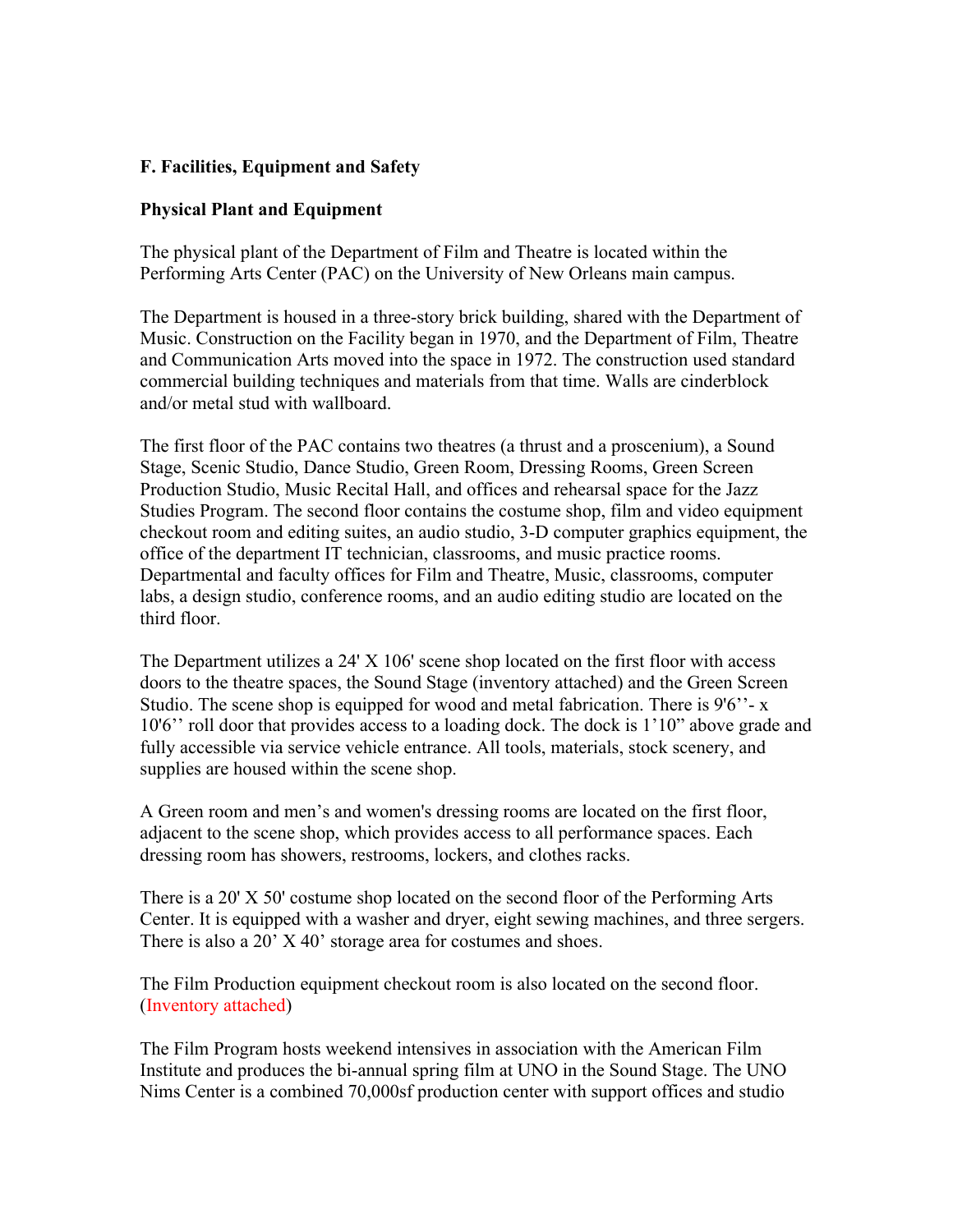space located in the Elmwood Park Industrial Center approximately 30 minutes from campus. It is utilized by commercial production companies that offer internship opportunities to students studying Film and Theatre at UNO.

Also within the building is a Recital Hall, which is managed by the Department of Music.

The Department has lighting control and dimming systems in both of the theatre spaces. The control system in the Thrust was upgraded in 2011, the Department is currently in the process of purchasing a new console for the small proscenium space, and the dimming systems were purchased and installed in 1993. Worklights are controlled by programmable analog panels in both theatre spaces and the student sound stage. Film and video equipment is state-of-the-art and is housed in the Sound Stage, on the second floor of the Performing Arts Center, in the Green Screen Studio, and the Thrust Theatre.

Classrooms are equipped with HD projectors, new HP z440 computers, bluray players, and professional studio speakers. Additionally, on-site spaces are provided for film and video production labs, such as electronic editing and computer animation labs. While the facility does not provide adequate space for the archiving of recorded performances and films, efforts are underway to establish a comprehensive collection through the University library.

The Department of Film and Theatre has received gifts from the Azby Foundation, in excess of \$35,000 in order to enhance design studies. Currently those monies are being utilized to renovate the Design Studio on the 3<sup>rd</sup> floor, and Production/Design support areas.

## **Production Spaces**

The Department utilizes two spaces for public performance. The Robert E Nims Thrust Theatre seats 220 and is used for Departmental Productions. The Lab Theatre is a proscenium space that seats 57, and is used as a classroom and laboratory for student activities, and Departmental Productions. Movement and Voice courses take place in a Dance Studio adjacent to the Lab Theatre. Film production classes are taught in classrooms on the second and third floors, in the on-site Sound Stage, and Green Screen Special Effects Studio.

The Lab Theatre is a 57 seat proscenium space with the following specifications:

| Proscenium:                   | 12' X 18' 0"                           |
|-------------------------------|----------------------------------------|
| Plaster line to back wall:    | 19'6''                                 |
| Front of stage to back wall:  | 21'0''                                 |
| Floor to maximum batten trim: | 20' 10"                                |
| Access door from scene shop:  | 8'0" X 12'0"                           |
| Rigging:                      | 16 counterweighted fly lines           |
| Lighting control:             | ETC Element (acquisition in process)   |
| <b>Dimmers</b>                | 68 - 2.4K dimmers (dimmer per circuit) |
| Sound:                        | Equipped as needed per production      |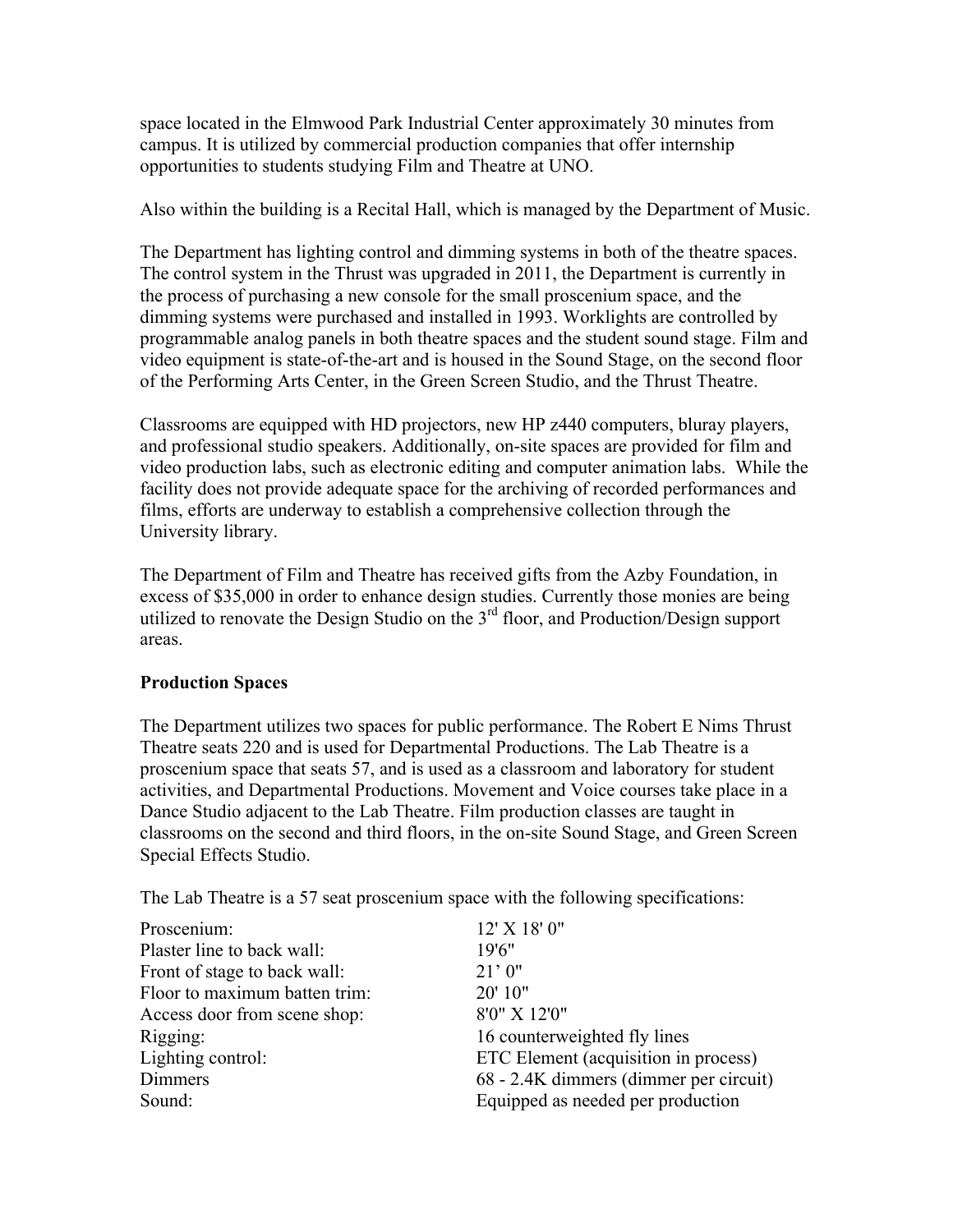The Robert E Nims Theatre is a 220 seat thrust configuration with the following specifications:

| Scenic Opening to back wall:      | 15'9''                                 |
|-----------------------------------|----------------------------------------|
| Downstage Edge to Scenic Opening: | 23' 9"                                 |
| Floor to grid:                    | $23'$ 6"                               |
| Access door from scenic studio:   | 12'0" x 19'0"                          |
| Rigging:                          | 15 counterweight fly lines             |
| Lighting Control:                 | ETC Ion 1000 Console                   |
| Dimmers:                          | 184 -2.4K dimmers (dimmer per circuit) |
| Sound Control:                    | Yamaha 01v96 console                   |
|                                   | 13" MacBook Pro with QLab 3            |
| Intercom:                         | Production Intercom 2 channel intercom |
|                                   | system with 8 working headsets         |
| Projection:                       | Barco 4K Projection System (projector, |
|                                   | screen, and sound system)              |

The Lab Theatre and the Thrust Theatre share the inventory of lighting instrumentation, depending on the demands of production and/or course work. (Inventory attached)

The Department/Student Sound Stage specifications are:

| Floor to Grid:               | $22'$ 9"                          |
|------------------------------|-----------------------------------|
| Scenic area:                 | Approximately 400 $\rm ft^2$      |
| Access door from scene shop: | $12'0'' \times 14'0''$            |
| Lighting Control:            | Portable gaffer kits              |
| Sound:                       | Equipped as needed per production |

Other production spaces:

PAC 120: 4 Avid Media Composer Editing stations with 1 Avid DS editing system with Redrocket card for 4k playback.

PAC 320: 24 station Avid Media Composer Lab (with one teacher station) with dual HD projection system.

PAC 321: Film finishing and color correction suite.

PAC 322: Sound editing and foley/dialog replacement recording suite with Nuendo Audio editing software.

Second Floor: Seven Avid Media Composer suites. Avid Isis 5500 raid system that can be accessed anywhere on campus with Avid Isis client software.

Earl K Long Library rm 318: 8 station Innovation lab with Avid Media Composer and Adobe Creative suite and Avid Isis Raid access available to all FTA students during library hours.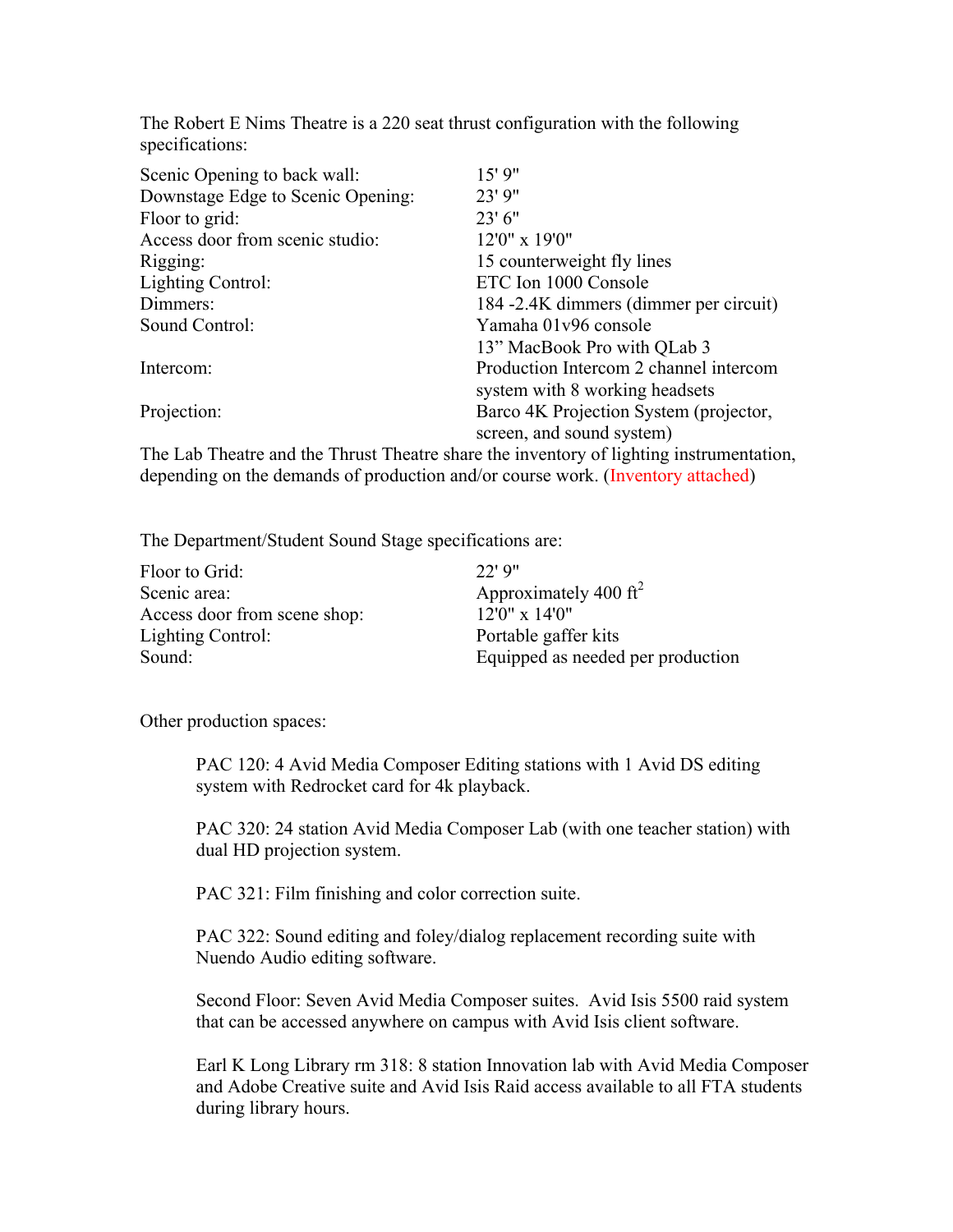PAC 120: Green Screen Special Effects Studio housing a permanent green screen and model room which serves film production and acting classes.

All Departmental performance spaces, classrooms, laboratories, and production areas are available to any student with specific training to those areas, outside of official Departmental scheduling. Spaces are scheduled through the Technical Director or the Production Resource Committee.

# **Equipment**

Theatre performance classes (acting, directing) use lighting equipment, wrestling mats, HD video cameras, and video monitors. Theatre criticism, literature, history, and playwriting use DVD machines. Design classes use computers, CD and DVD recorders and digital projectors, and materials and equipment appropriate for construction of sets, costumes, and lighting. Stage combat uses a variety of owned weaponry including a collection of rapiers, daggers, broadswords and rehearsal rapiers and daggers.

The Department maintains a set of steel modular rehearsal furniture containing chairs, cubes, tables, rectangular units, and portable door and wall units.

The introductory film production classes use HD camcorders and tripods. Film editing utilizes digital video via an AVID system. Various professional lighting, sound and camera equipment are used for demonstrational purposes.

Advanced film production classes draw on our entire inventory of professional motion picture equipment, including: Avid editing systems; digital audio workstations; Arriflex 16SRII, CP16, and Bolex camera packages; Panasonic HD and SD video cameras; O'Conner tripods; a Stedicam rig; Chameleon and Matthews dollies with track, mini jib arm, Mole Richardson and Lowell light kits; Spectra, Pentax and Minolta light meters; Nagra, Fostex, Teak, and Sony recorders; digital slate, and Audio Technica, Sony, TRAM, and Sennheiser condenser microphones. Advanced film preproduction classes also use PC computers for script formatting with Final Draft or E.A. software, Frame Nerve software for storyboarding, and E.A. Budgeting and Scheduling software for preproduction planning.

The Sound Stage houses a complete studio lighting and grip package with Desisti fresnel and softlights ranging from 10,000 watts to 500 watts and Matthews grip equipment. In 2007 the Department also acquired a new 27 ft., 3 ton grip truck, with generator, Mole Richardson lighting and Matthews grip equipment. (Inventory attached)

## **Maintenance**

Maintenance of the physical plant and equipment is accomplished in one of four ways: (1) Custodial services performed daily and weekly in the public areas of the building and the classrooms; (2) Special maintenance projects ordered through the Building Coordinators and performed by Sodexo crews; (3) maintenance of electronic equipment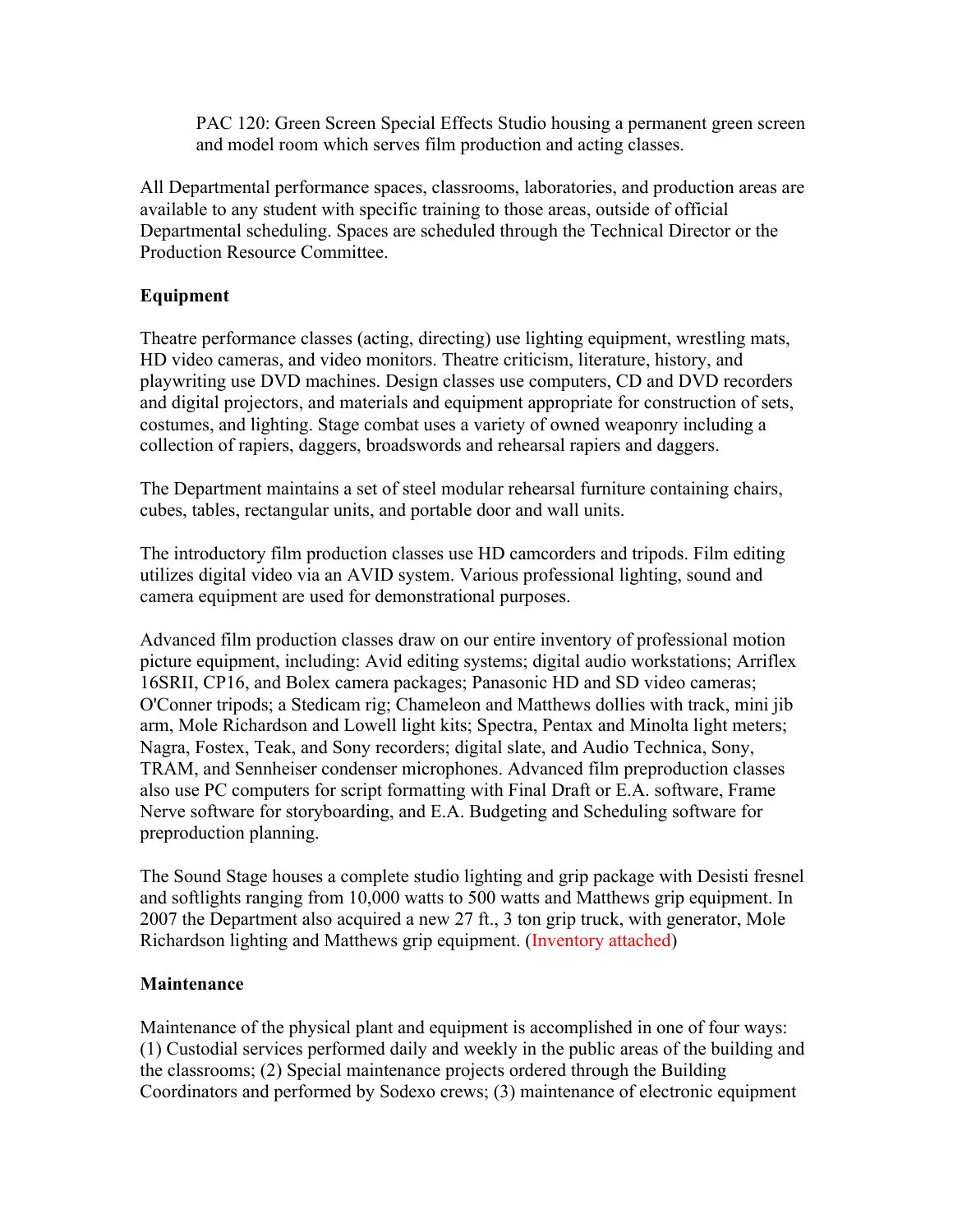by our on-site technician and/or University IT staff, and (4) regular maintenance and custodial work for the Theatre spaces is performed by individual faculty, Graduate Assistants, and students.

#### **Replacement**

The UNO Foundation grants the UNO Nims Center \$200,000 per year for operational expenses, \$50,000 of which is dedicated to Departmental needs.

#### **Safety and Security**

University Police provide building security and provide 24/7 campus patrol. In addition, Police personnel can be scheduled for specific events and will provide personal escorts. The Office of Risk Management conducts quarterly safety/security meetings via internet. Department Faculty and Graduate Assistants are required to maintain full compliance with these standards.

All students, staff, and faculty are trained in the safe handling and operation of studio and classroom equipment, when applicable, and are responsible for the enforcement of those practices.

Maintenance of all equipment and facilities includes constant monitoring to ensure the safety of students, Graduate Assistants, and faculty. Malfunctioning equipment is removed from service and repaired or replaced. The safety of the students is paramount, and issues concerning safety are immediately addressed.

The Technical Director is responsible for informing Management of any safety concerns pertaining to specific productions. Students are trained in safety practices and safe operation of power tools in FTA 1100 (Methods and Materials of Stagecraft).

Access to classrooms, shops, and production equipment storage is monitored by graduate assistants, staff, and faculty. Any student-issued keys open only those production areas for which they are responsible. Doors in the building are individually keyed and maintained by the University. Designated managers are responsible for securing production areas or classrooms before vacating those premises.

Access to the Performing Arts Center after hours is controlled by a punch code security system. A camera system monitors the interior and exterior of the PAC for student, staff, faculty, and equipment security.

#### **Evaluation:**

The basic needs of the faculty are met by the facilities and equipment available. Each faculty member currently has an individual office, with a computer furnished by the University (???). Shared office equipment is adequate, color printing is available on a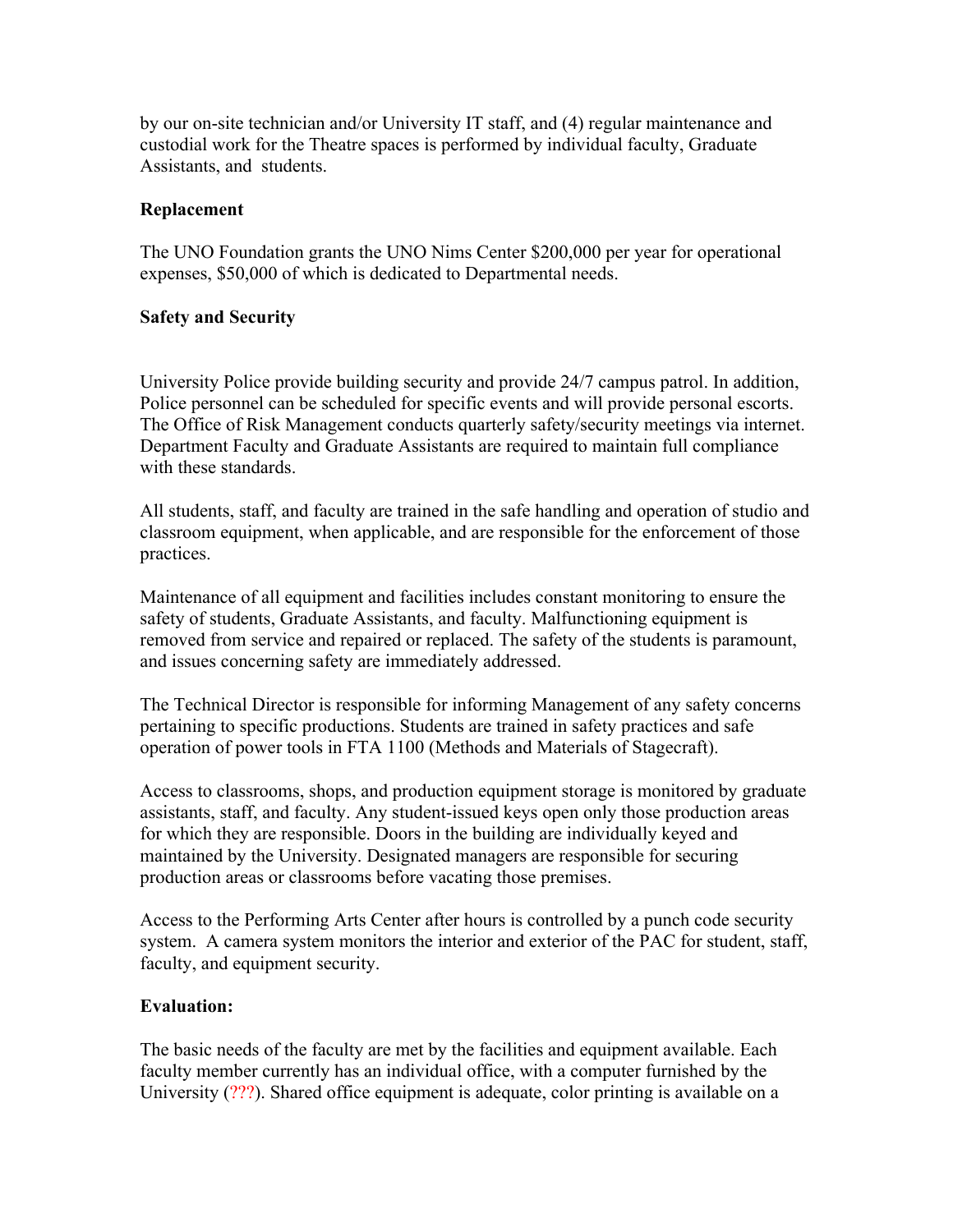limited basis. Graduate teaching assistants for Film and Theatre are housed in two shared offices. Adjunct Faculty have a shared office available for their use.

Sodexo, under advisement of the departments housed in the PAC, is currently addressing the ongoing HVAC issues in the building.

At present, the Theatre unit is able to provide the needed classroom, rehearsal and production spaces with the two theatres. Performance related classes are taught in the Dance Studio and the Lab Theatre. Technical courses are taught in the scene shop, theatre spaces, and the newly-renovated design classroom on the third floor. All other theatre courses are taught in classrooms located on the second and third floor of the Performing Arts Center. Rehearsal space is in high demand for productions, undergraduate and graduate performance classes, directing projects, and one act plays. Scene construction and storage for production pose additional challenges to scheduling and availability of space.

Faculty and Graduate Assistants perform regular maintenance on the physical plant and equipment inventory during the academic year. The Department does not employ any designated professional staff. Necessary replacement of equipment and building fabric systems poses an additional challenge. There is no consistent or predictable mechanism for acquiring appropriate funds. Currently, obsolete or damaged equipment is repaired or replaced on an ad hoc basis and paid for out of annual production budgets. Departmental needs include: renovation of the rigging system in both Theatres; replacement of the sound and lighting systems in both Theatres and the Sound Stage, and the installation of permanent headset systems in both Theatres; appropriate acoustic treatment in both Theatres and the Sound Stage; replacement of various shop equipment, and additional storage facilities.

The Theatres and the Scenic Studio currently are not in full compliance with OSHA guidelines, municipal fire code, or national ADA standards. Both faculty who supervise Production areas are OSHA 10 certified, and are working toward bringing the Theatres and Scenic Studio into full compliance with national Occupational Safety and Health Administration standards.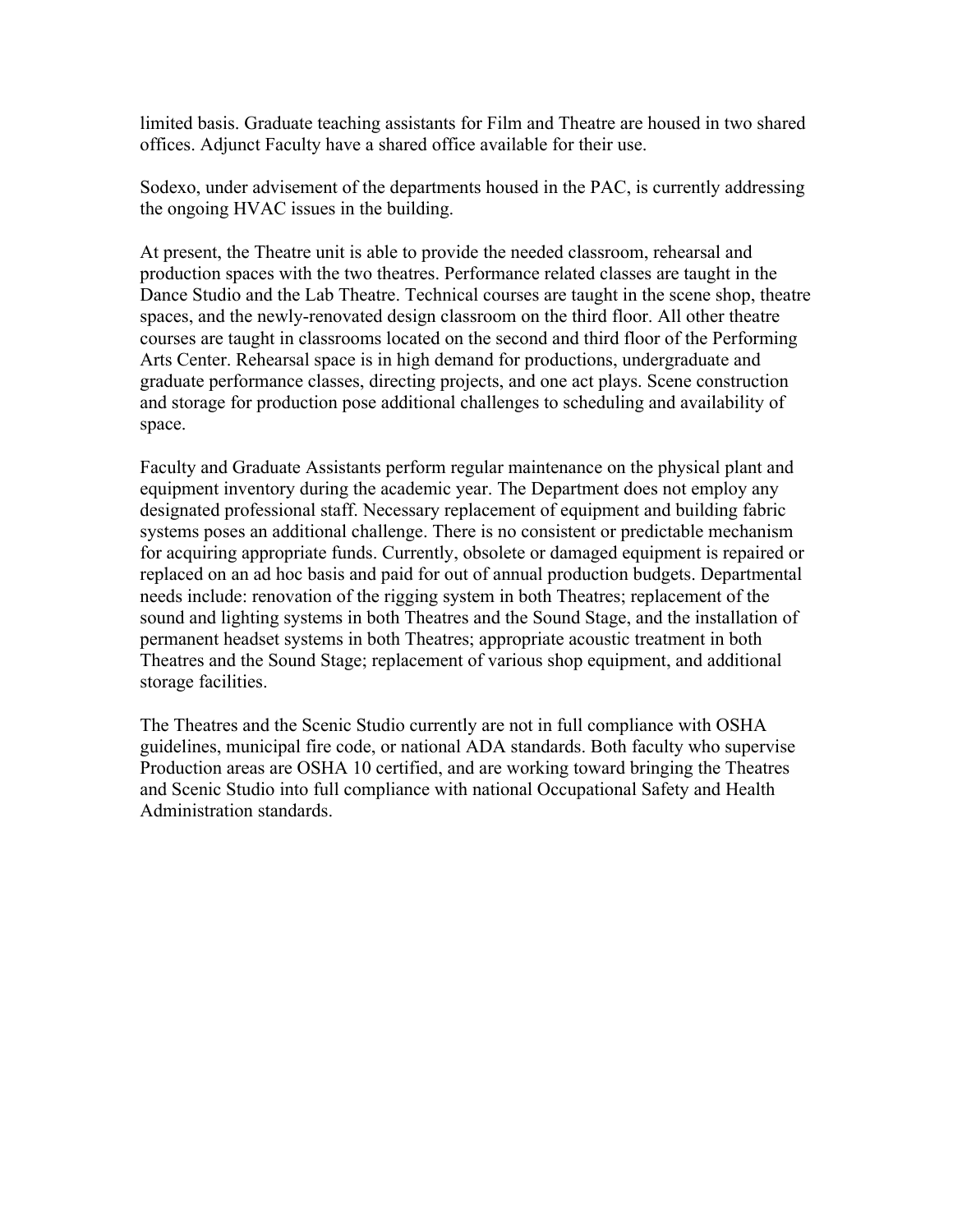| <b>COURSE</b>                                       | Fall<br>2017 | <b>Spring</b><br>2018 | Fall<br>2018 | <b>Spring</b><br>2019 |   | Fall<br>2019 | <b>Spring</b><br>2020 | Fall<br>2020 | <b>Spring</b><br>2021 | Fall<br>2021 | <b>Spring</b><br>2022 |                       |
|-----------------------------------------------------|--------------|-----------------------|--------------|-----------------------|---|--------------|-----------------------|--------------|-----------------------|--------------|-----------------------|-----------------------|
| 1000 Theatre<br><b>Apprec</b>                       | <b>Kevin</b> |                       |              |                       |   |              |                       |              |                       |              |                       |                       |
| 1005 Intro to<br><b>Theatre Arts</b>                | Tony         |                       |              |                       |   |              |                       |              |                       |              |                       |                       |
| 1100<br><b>Stagecraft</b>                           |              |                       |              |                       |   |              |                       |              |                       |              |                       |                       |
| <b>1110 Basic</b><br><b>Visual Design</b>           | <b>Kevin</b> |                       |              |                       |   |              |                       |              |                       |              |                       |                       |
| <b>Basic Visual</b><br><b>Section 002</b>           | Diane        |                       |              |                       |   |              |                       |              |                       |              |                       |                       |
| <b>1300 Beg</b><br><b>Acting</b>                    |              |                       |              |                       |   |              |                       |              |                       |              |                       |                       |
| <b>1310 Stage</b><br><b>Makeup</b>                  |              |                       |              |                       | ? |              |                       |              |                       |              |                       | Summer offering only? |
| <b>1800 Thea</b><br><b>Practicum</b>                | <b>Kevin</b> |                       |              |                       |   |              |                       |              |                       |              |                       |                       |
| <b>1800 Thea</b><br>Practicum                       | <b>Diane</b> |                       |              |                       |   |              |                       |              |                       |              |                       |                       |
| 2100 Intro to<br>Lighting<br><b>Design</b>          |              |                       |              |                       |   |              |                       |              |                       |              |                       |                       |
| 2110 Intro to<br><b>Scenic</b><br><b>Design</b>     |              |                       |              |                       |   |              |                       |              |                       |              |                       |                       |
| $\frac{1}{2160}$<br><b>Costume</b><br><b>Crafts</b> |              |                       |              |                       |   |              |                       |              |                       |              |                       |                       |
| <b>2200 Intro</b><br>Playwriting                    |              |                       |              |                       |   |              |                       |              |                       |              |                       |                       |
| 2320 Script<br><b>Analysis</b>                      |              |                       |              |                       |   |              |                       |              |                       |              |                       |                       |
| 2330 Acting<br>$\mathbf{H}$                         |              |                       |              |                       |   |              |                       |              |                       |              |                       |                       |
| 2380<br><b>Directing I</b>                          |              |                       |              |                       |   |              |                       |              |                       |              |                       |                       |
| <b>2570 Beg</b><br><b>Film Acting</b>               |              |                       |              |                       |   |              |                       |              |                       |              |                       |                       |
| <b>2650 Oral</b><br><b>Communicati</b><br>ons       |              |                       |              |                       |   |              |                       |              |                       |              |                       |                       |
| <b>2950 Stage</b><br><b>Management</b>              |              |                       |              |                       |   |              |                       |              |                       |              |                       |                       |
| 3400 Cultural<br><b>Diversity</b>                   |              |                       |              |                       |   |              |                       |              |                       |              |                       | Every semester?       |
| <b>3800 Prod</b><br><b>Practicum</b>                | Diane        |                       |              |                       |   |              |                       |              |                       |              |                       |                       |
| 4110/G<br><b>Scene Design</b>                       |              |                       |              |                       |   |              |                       |              |                       |              |                       |                       |
| 4120/G<br><b>Scene</b><br><b>Painting</b>           | <b>Kevin</b> |                       |              |                       |   |              |                       |              |                       |              |                       |                       |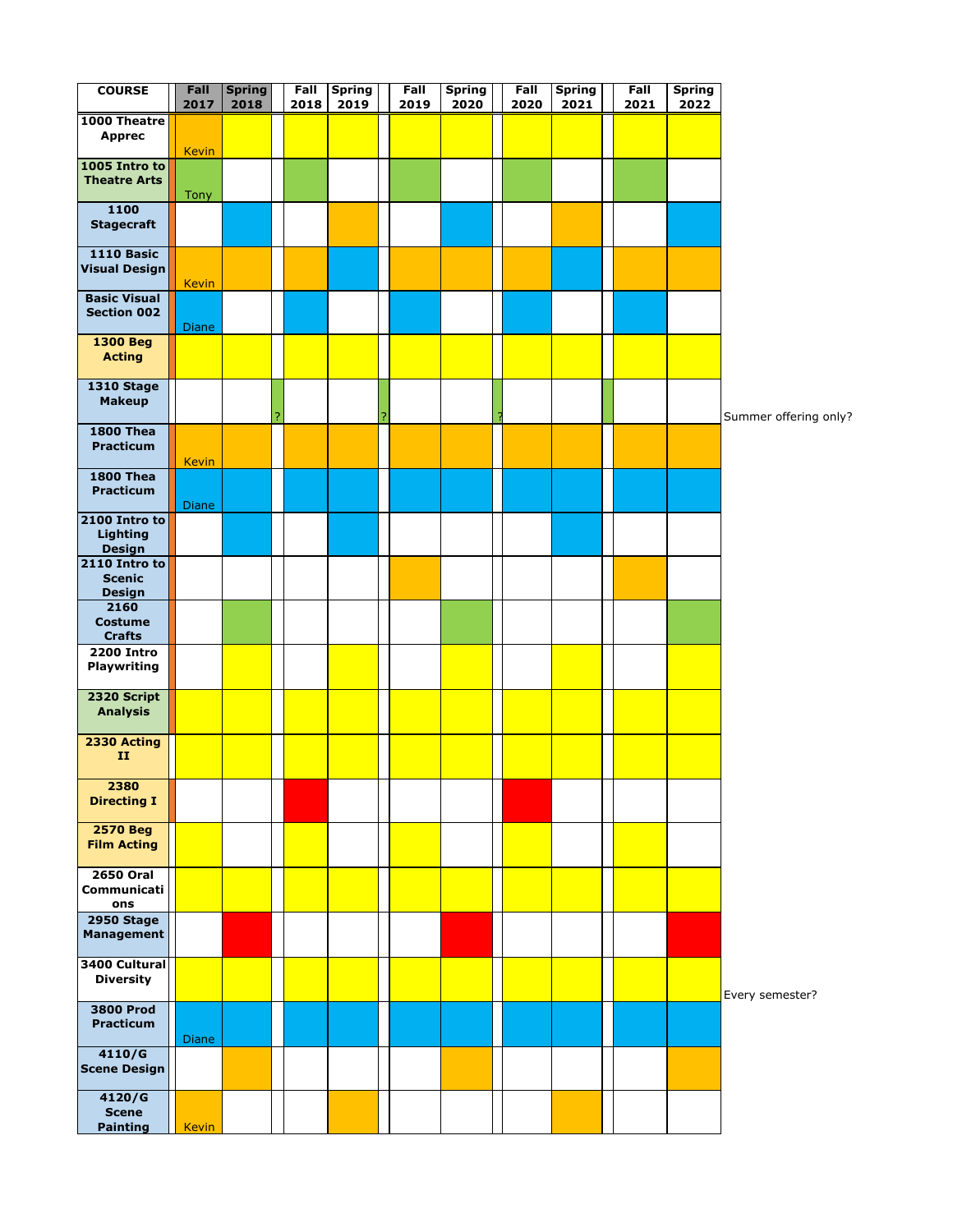| <b>4125/G Style</b>                   |              |       |  |  |  |  |  |                             |
|---------------------------------------|--------------|-------|--|--|--|--|--|-----------------------------|
| and Form                              | Diane        |       |  |  |  |  |  |                             |
| 4135/G<br>Rendering                   |              |       |  |  |  |  |  |                             |
| <b>Techniques</b>                     |              |       |  |  |  |  |  |                             |
| 4140/G                                |              |       |  |  |  |  |  |                             |
| <b>Costume</b><br><b>Design</b>       | Tony         |       |  |  |  |  |  |                             |
| 4150/G Dev.                           |              |       |  |  |  |  |  |                             |
| <b>Of Fashion</b>                     |              |       |  |  |  |  |  |                             |
| 4160/G<br><b>Lighting</b>             |              |       |  |  |  |  |  |                             |
| <b>Crafts</b>                         |              | Diane |  |  |  |  |  |                             |
| 4170/G                                |              |       |  |  |  |  |  |                             |
| Lighting<br><b>Design</b>             |              |       |  |  |  |  |  |                             |
| 4200<br><b>Advanced</b>               |              |       |  |  |  |  |  |                             |
| <b>Playwriting</b>                    |              |       |  |  |  |  |  | Normal/historical rotation  |
| 4260 Styles in                        |              |       |  |  |  |  |  |                             |
| Thea Prod                             |              |       |  |  |  |  |  | Is this 'on the books'? Not |
| 4265/G CAD                            |              |       |  |  |  |  |  |                             |
| <b>4300 Voice</b>                     |              |       |  |  |  |  |  |                             |
| <b>4301 Voice-</b><br><b>Screen</b>   |              |       |  |  |  |  |  | When is this offered?       |
| 4330 Acting<br><b>Styles</b>          |              |       |  |  |  |  |  |                             |
| 4333 Combat                           | <b>David</b> |       |  |  |  |  |  |                             |
| 4335 Audition                         |              |       |  |  |  |  |  |                             |
| Techniques                            |              |       |  |  |  |  |  | Is this still offered?      |
| 4380 Adv.<br><b>Directing</b>         |              |       |  |  |  |  |  |                             |
| 4400/G Dev.                           |              |       |  |  |  |  |  |                             |
| <b>Of Theatre</b>                     |              |       |  |  |  |  |  |                             |
| 4450/G                                |              |       |  |  |  |  |  |                             |
| Modern<br><b>Theatre</b>              | <b>David</b> |       |  |  |  |  |  |                             |
| 4455/G                                |              |       |  |  |  |  |  |                             |
| Contemp.<br><b>Theatre</b>            |              |       |  |  |  |  |  |                             |
| <b>4570 Adv</b><br><b>Film Acting</b> |              |       |  |  |  |  |  |                             |
| <b>4830 Adv</b>                       |              |       |  |  |  |  |  |                             |
| <b>Movement</b>                       |              |       |  |  |  |  |  |                             |
|                                       |              |       |  |  |  |  |  |                             |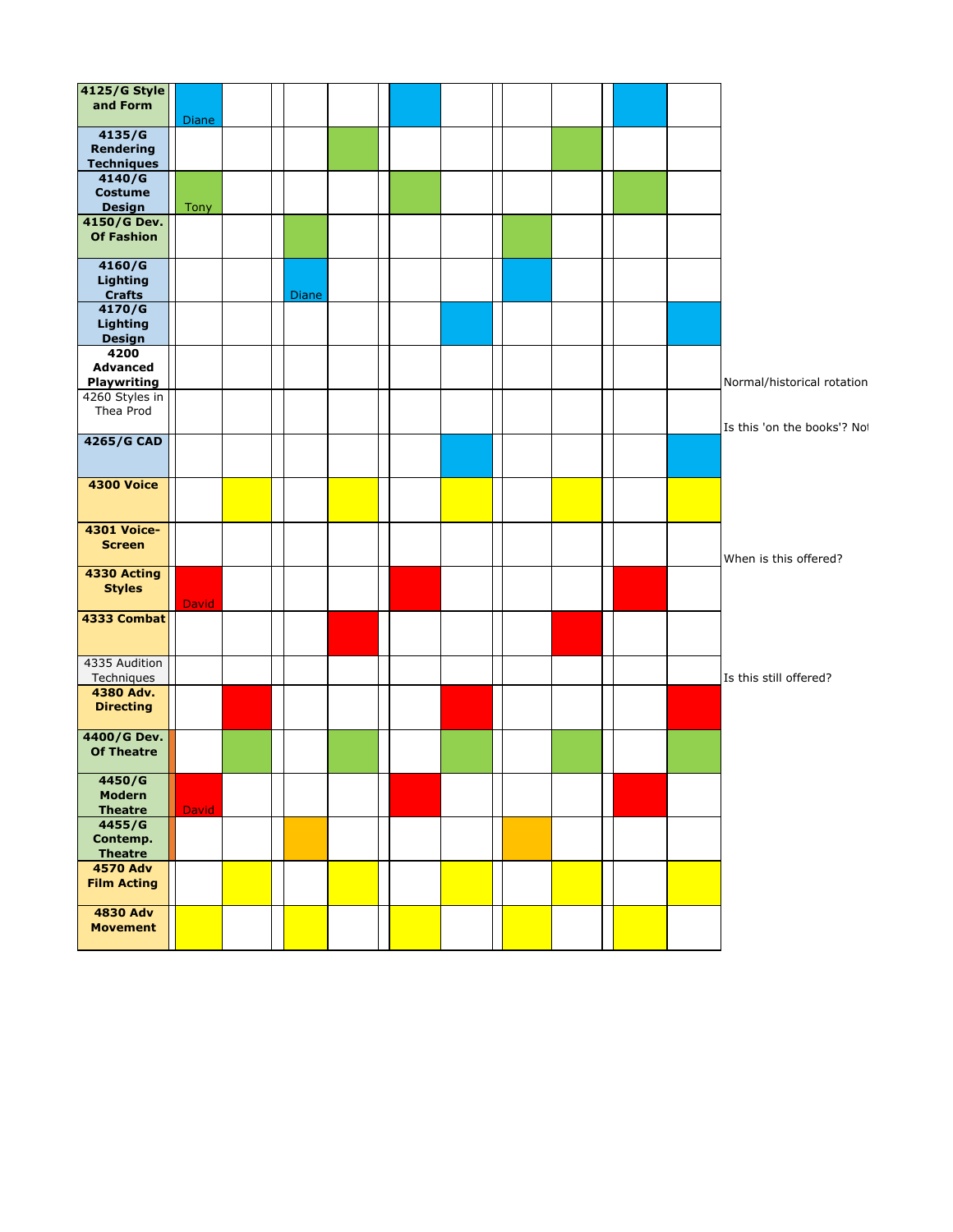|                       | <b>FALL</b>  | <b>SPRING</b>         | <b>FALL</b>     | <b>SPRING</b>         | <b>FALL</b>  | <b>SPRING</b>           | <b>FALL</b>     | <b>SPRING</b>          |
|-----------------------|--------------|-----------------------|-----------------|-----------------------|--------------|-------------------------|-----------------|------------------------|
|                       | 2013         | 2014                  | 2014            | 2015                  | 2015         | 2016                    | 2016            | 2017                   |
|                       | 1110         | <b>2100 Intro</b>     | 4170            | 1110                  | 1100         | <b>2100 Intro</b>       | 1110            | 1110                   |
|                       | Basic/       | to Lighting/          | Lighting        | Basic/                |              | Stagecraft to Lighting/ | Basic/          | Basic/                 |
| <b>Diane</b>          | 4125         | 4160                  | Design/         | <b>2100 Intro</b>     | /4125        | 4160                    | 1100            | <b>2100 Intro</b>      |
|                       | Style and    | Lighting              | 4265            | to Lighting           | Style and    | Lighting                |                 | Stagecraft to Lighting |
|                       | Form         | Crafts/               | CAD             |                       | Form         | Crafts/                 |                 |                        |
|                       |              | 1110                  |                 |                       |              | 1110                    |                 |                        |
|                       | 1100         | 1110                  | 1110            | 4110                  | 1110         | 1110                    | 1110            | 4110                   |
|                       | Stagecraf    | Basic/                | Basic/          | Scene                 | Basic/       | Basic/                  | Basic/          | Scene                  |
| <b>Kevin</b>          | t/2110       | 4120                  | 1100            | Design/               | 2110         | 4120 Scene 1100         |                 | Design/                |
|                       | Intro to     | Scene                 | Stagecraft 4455 |                       | Intro to     | Painting                | Stagecraft 4455 |                        |
|                       | Scenic       | Painting              |                 | Contempor             | Scenic       |                         |                 | Contempor              |
|                       |              |                       |                 | ary                   |              |                         |                 | ary                    |
|                       | 1005         | 4150 Dev.             | 1005            | 4150 Dev.             | 1005         | 4150 Dev.               | 2160            | 4150 Dev.              |
|                       | Intro to     | Of Fashion/           | Intro to        | Of Fashion/           | Intro to     | Of Fashion/             | Costume         | Of Fashion/            |
| <b>Tony</b>           | Thea/        | 4400 Dev              | Thea/           | 4400 Dev.             | Thea/        | 4400 Dev.               | Crafts/         | 4400 Dev.              |
|                       | 2160         | of Theatre            | 2160            | Of Thea               | 4140         | Of Thea                 | 4135            | Of Thea                |
|                       | Costume      |                       | Costume         |                       | Costume      |                         | Rendering       |                        |
|                       | Crafts       |                       | Crafts          |                       | Design       |                         |                 |                        |
|                       | <b>Stage</b> | 2380                  | 4450            | Grad                  | <b>Stage</b> | 2380                    | 4450            | Grad                   |
|                       | Combat/      | Directing I/          | Modern          | Directing             | Combat/      | Directing I/            | Modern          | Directing              |
| <b>David</b>          | Grad         | 2950 Stage Thea./     |                 |                       | Grad         | 2950 Stage Thea./       |                 |                        |
|                       | Acting       | Mgmt                  | Grad            |                       | Acting       | Mgmt                    | Grad            |                        |
|                       |              |                       | Acting          |                       |              |                         | Acting          |                        |
| GA/AD                 | 1000         | 1000                  | 1000            | 1000                  | 1000         | 1000                    | 1000            | 1000                   |
| <b>Junct</b><br>GA/AD |              |                       |                 |                       |              |                         |                 |                        |
| <b>Junct</b>          | 1300         | 1300                  | 1300            | 1300                  | 1300         | 1300                    | 1300            | 1300                   |
| GA/AD                 |              |                       |                 |                       |              |                         |                 |                        |
| <b>Junct</b>          | 2330         |                       | 2330            |                       | 2330         |                         | 2330            |                        |
| GA/AD                 |              |                       |                 |                       |              |                         |                 |                        |
| junct                 | <b>Voice</b> | <b>Movement Voice</b> |                 | <b>Movement Voice</b> |              | <b>Movement Voice</b>   |                 | <b>Movement</b>        |
| GA/AD                 |              | <b>AFTC</b>           |                 | AFTC <sub>2</sub>     |              | <b>AFTC</b>             |                 | AFTC2                  |
| <b>Junct</b>          |              |                       |                 |                       |              |                         |                 |                        |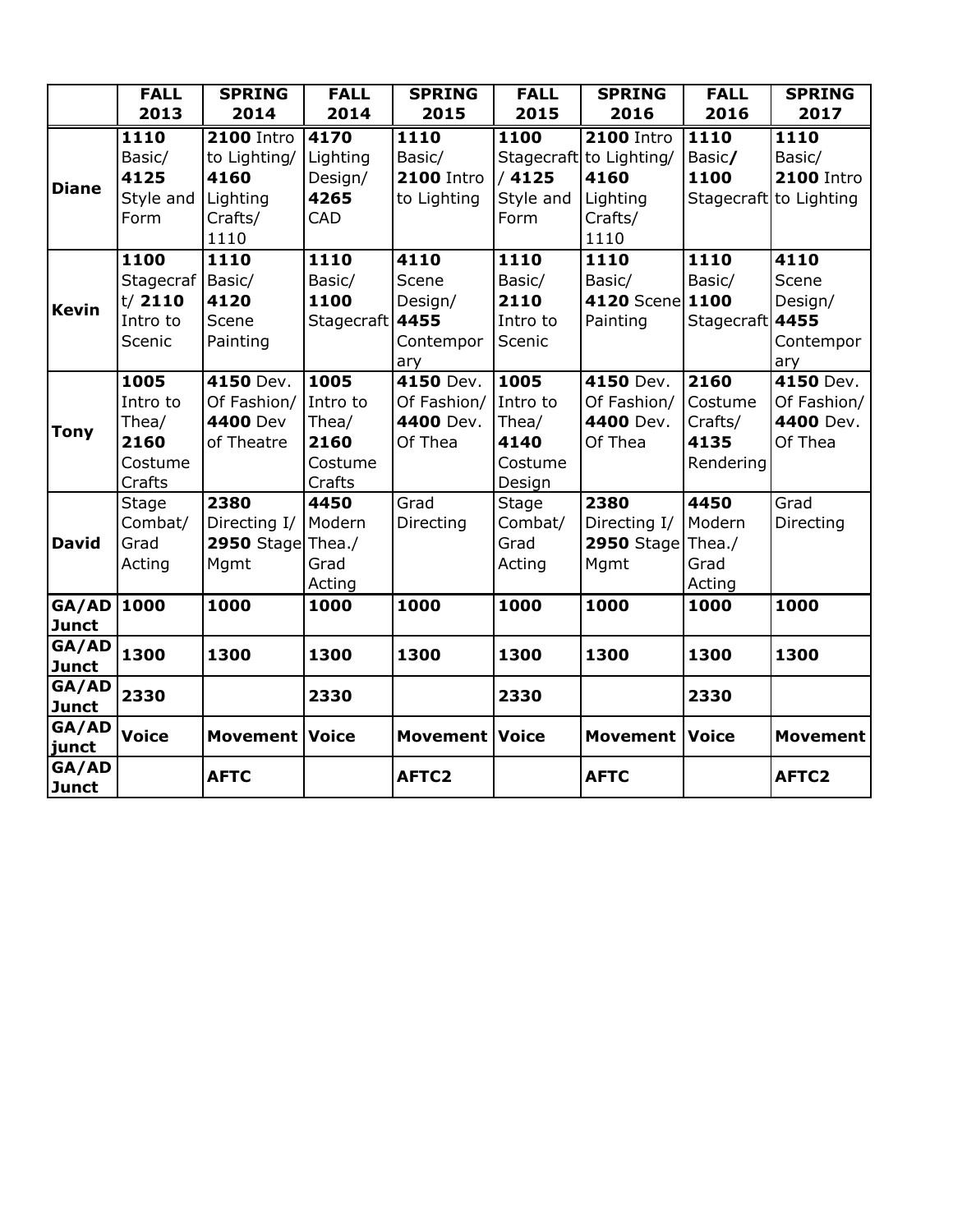| FTA Theatre Course Fee Worksheet                                                                                                   |                |          |             |                 |           |             |            |                      |                   |               |            |
|------------------------------------------------------------------------------------------------------------------------------------|----------------|----------|-------------|-----------------|-----------|-------------|------------|----------------------|-------------------|---------------|------------|
|                                                                                                                                    |                |          |             |                 |           |             |            |                      |                   |               |            |
| Resource use by class                                                                                                              |                |          |             |                 |           |             |            |                      |                   |               |            |
|                                                                                                                                    |                |          |             |                 | Shop      |             |            |                      |                   |               |            |
|                                                                                                                                    |                |          |             | Shop Tools      | Materials |             | Design Lab |                      |                   |               |            |
|                                                                                                                                    |                | Lighting | Lighting    | (Scenic/        | (Scenic/  | Design Lab  | Hardware/  | Rehearsal            |                   | DVDs/Scripts/ | Publicity/ |
| COURSE                                                                                                                             |                | Fixtures | Expendibles | Costume)        | Costume)  | Expendibles | Software   | Furniture            | Props             | Tapes         | FOH        |
| <b>Theatre Appreciation</b>                                                                                                        | FTA 1000       |          |             |                 |           |             |            |                      |                   | Χ             |            |
| <b>Intro to Drama</b>                                                                                                              | FTA 1005       |          |             |                 |           |             |            |                      |                   | X             |            |
| <b>Stagecraft</b>                                                                                                                  | FTA 1100       |          |             | X               | X         |             |            |                      |                   |               |            |
| <b>Fundamentals of Acting</b>                                                                                                      | FTA 1300       | X        |             |                 |           |             |            | Χ                    |                   |               | х          |
|                                                                                                                                    |                |          |             |                 |           |             |            |                      |                   |               |            |
| <b>Intro to Lighting Design</b>                                                                                                    | FTA 2100       | Х        | x           |                 |           |             |            |                      |                   |               |            |
| <b>Intro to Scenic Design</b>                                                                                                      | FTA 2110       |          |             |                 |           | x           | х          |                      |                   |               |            |
| <b>Costume Crafts</b>                                                                                                              | FTA 2160       |          |             | X               | X         |             |            |                      |                   |               |            |
| <b>Intermediate Acting</b>                                                                                                         | FTA 2330       | Х        |             |                 |           |             |            | X                    |                   |               | X          |
| <b>Intro to Stage Directing</b>                                                                                                    | FTA 2830       | Х        |             |                 |           |             |            | Χ                    |                   |               | X          |
| <b>Advanced Acting</b>                                                                                                             | FTA 3330       | X        |             |                 |           |             |            | X                    |                   |               | X          |
| <b>Scenic Design</b>                                                                                                               | FTA 4110/G     |          |             |                 |           | Χ           | Χ          |                      |                   |               |            |
| <b>Lighting Crafts and Techniques</b>                                                                                              | FTA 4160/G     | X        | X           |                 |           |             |            |                      |                   |               |            |
| <b>Advanced Lighting Design</b>                                                                                                    | FTA 4170/G     | X        | Χ           |                 |           | x           | X          |                      |                   |               |            |
|                                                                                                                                    |                |          |             |                 |           | Χ           | X          |                      |                   |               |            |
| <b>Computer Aided Drafting</b>                                                                                                     | FTA 4165/G     |          |             |                 |           |             |            |                      |                   |               |            |
| Voice for the Actor                                                                                                                | FTA 4300/G     |          |             |                 |           |             | X          |                      |                   |               |            |
| Voice Stylization for the Actor                                                                                                    | FTA 4301/G     |          |             |                 |           |             | X          |                      |                   | X             |            |
| <b>Styles of Acting</b>                                                                                                            | FTA 4330/G     | X        |             |                 |           |             |            | х                    | Х                 |               |            |
| <b>Combat for Stage and Film</b>                                                                                                   | FTA 4333/G     |          |             |                 |           |             |            |                      | Χ                 |               |            |
| <b>Advanced Studies in Modern Theatre</b>                                                                                          | FTA 4450/G     |          |             |                 |           |             |            |                      |                   | X             |            |
| <b>Contemporary Theatre</b>                                                                                                        | FTA 4455/G     |          |             |                 |           |             |            |                      |                   | X             |            |
| <b>Advanced Directing for the Stage</b>                                                                                            | FTA 4830/G     | х        |             |                 |           |             |            | х                    |                   |               | X          |
| <b>Graduate Acting</b>                                                                                                             | FTA 6330       | X        |             |                 |           |             |            | X                    |                   |               | X          |
|                                                                                                                                    |                |          |             |                 |           |             |            |                      |                   |               |            |
| <b>Graduate Directing</b>                                                                                                          | FTA 6830       | х        |             |                 |           |             |            | Χ                    |                   |               | X          |
|                                                                                                                                    |                |          |             |                 |           |             |            |                      |                   |               |            |
|                                                                                                                                    |                |          |             |                 |           |             |            |                      |                   |               |            |
|                                                                                                                                    |                |          |             |                 |           |             |            |                      |                   |               |            |
|                                                                                                                                    |                |          |             |                 |           |             |            |                      |                   |               |            |
|                                                                                                                                    |                |          |             |                 |           |             |            |                      |                   |               |            |
| * Univ provides funding for these courses                                                                                          |                |          |             |                 |           |             |            |                      |                   |               |            |
|                                                                                                                                    | Unit Cost      | Units    |             | Replace cost    | Life/yrs  |             |            | Per year             | Per Sem.          |               |            |
| <b>Lab Theatre Expenses</b>                                                                                                        |                |          |             |                 |           |             |            |                      |                   |               |            |
|                                                                                                                                    |                |          |             |                 |           |             |            |                      |                   |               |            |
| 2100/4160/4170/1300/2330/2830/3330/4                                                                                               |                |          |             |                 |           |             |            |                      |                   |               |            |
| 330/4830/6330/6830                                                                                                                 |                |          |             |                 |           |             |            |                      |                   |               |            |
| Rehearsal Furniture                                                                                                                | 80.00<br>\$    | 10.00    |             | \$<br>800.00    | 5.00      |             |            | \$<br>160.00         | \$<br>80.00       |               |            |
| Gels                                                                                                                               | \$<br>8.00     | 200.00   |             | \$<br>1,600.00  | 2.00      |             |            | \$<br>800.00         | \$<br>400.00      |               |            |
| Templates                                                                                                                          | \$<br>20.00    | 100.00   |             | \$<br>2,000.00  | 5.00      |             |            | \$<br>400.00         | \$<br>200.00      |               |            |
| Lights                                                                                                                             | \$<br>300.00   | 60.00    |             | \$18,000.00     | 15.00     |             |            | \$<br>1,200.00       | \$<br>600.00      |               |            |
| Lamps                                                                                                                              | \$<br>25.00    | 60.00    |             | \$<br>1,500.00  | 1.00      |             |            | \$<br>1,500.00       | \$<br>750.00      |               |            |
| Cable                                                                                                                              | \$<br>60.00    | 20.00    |             | \$<br>1,200.00  | 3.00      |             |            | \$<br>400.00         | \$<br>200.00      |               |            |
|                                                                                                                                    |                |          |             |                 |           |             |            |                      |                   |               |            |
| <b>Lighting Console</b>                                                                                                            | \$<br>5,000.00 | 1.00     |             | 5,000.00<br>\$  | 10.00     |             |            | \$<br>500.00         | \$<br>250.00      |               |            |
| <b>Dimmer Processor</b>                                                                                                            | \$<br>600.00   | 1.00     |             | \$<br>600.00    | 2.00      |             |            | \$<br>300.00         | \$<br>150.00      |               |            |
| <b>Dimmers</b>                                                                                                                     | Ŝ.<br>300.00   | 34.00    |             | \$10,200.00     | 10.00     |             |            | \$<br>1,020.00       | \$<br>510.00      |               |            |
| <b>SUBTOTAL</b>                                                                                                                    |                |          |             |                 |           |             |            | \$<br>6,280.00 \$    | 3,140.00          |               |            |
| <b>Thrust Theatre Expenses</b>                                                                                                     |                |          |             |                 |           |             |            |                      |                   |               |            |
| (Used as classroom for above courses when Lab is in production. Total \$ adjusted to 1/2, as this is primarily a production space) |                |          |             |                 |           |             |            |                      |                   |               |            |
| Gels                                                                                                                               | \$<br>8.00     | 200.00   |             | 1,600.00<br>\$  | 2.00      |             |            | \$<br>400.00         | \$<br>200.00      |               |            |
| Templates                                                                                                                          | \$<br>20.00    | 100.00   |             | \$<br>2.000.00  | 5.00      |             |            | \$<br>200.00         | \$<br>100.00      |               |            |
|                                                                                                                                    |                |          |             |                 |           |             |            |                      |                   |               |            |
| Lights                                                                                                                             | \$<br>300.00   | 97.00    |             | \$<br>29,100.00 | 15.00     |             |            | \$<br>970.00         | \$<br>485.00      |               |            |
| Lamps                                                                                                                              | Ş<br>25.00     | 97.00    |             | \$.<br>2,425.00 | 1.00      |             |            | \$,<br>$1,212.50$ \$ | 606.25            |               |            |
| Cable                                                                                                                              | \$<br>60.00    | 50.00    |             | \$<br>3,000.00  | 3.00      |             |            | \$<br>500.00         | \$<br>250.00      |               |            |
| <b>Lighting Console</b>                                                                                                            | \$10,000.00    | 1.00     |             | \$10,000.00     | 10.00     |             |            | \$<br>500.00         | \$<br>250.00      |               |            |
| <b>Dimmer Processor</b>                                                                                                            | \$<br>600.00   | 2.00     |             | 1,200.00<br>\$  | 2.00      |             |            | \$<br>600.00         | 300.00<br>\$      |               |            |
| <b>Dimmers</b>                                                                                                                     | \$<br>300.00   | 94.00    |             | \$28,200.00     | 10.00     |             |            | \$<br>1,410.00       | \$<br>705.00      |               |            |
| <b>SUBTOTAL</b>                                                                                                                    |                |          |             |                 |           |             |            | \$<br>5,792.50       | \$<br>2,896.25    |               |            |
|                                                                                                                                    |                |          |             |                 |           |             |            |                      |                   |               |            |
| <b>TOTAL Theatre Maintenance Expenses</b>                                                                                          |                |          |             |                 |           |             |            | \$<br>12,072.50      | \$<br>6,036.25    |               |            |
|                                                                                                                                    |                |          |             |                 |           |             |            |                      |                   |               |            |
|                                                                                                                                    |                |          |             |                 |           |             |            |                      |                   |               |            |
| <b>Design Classroom</b>                                                                                                            |                |          |             |                 |           |             |            |                      |                   |               |            |
| 2110/4110/4170/4265                                                                                                                | Unit Cost      | Units    |             | Replace cost    | Life/yrs  |             |            | Per year             | Per Sem.          |               |            |
| Software                                                                                                                           |                |          |             |                 |           |             |            |                      |                   |               |            |
| (Included with Film Software Costs)                                                                                                |                |          |             |                 |           |             |            |                      |                   |               |            |
| Hardware                                                                                                                           |                |          |             |                 |           |             |            |                      |                   |               |            |
| <b>Classroom Computers</b>                                                                                                         | 1,500.00<br>\$ | 11.00    |             | \$16,500.00     | 5.00      |             |            | 3,300.00 \$<br>\$    | 1,650.00          |               |            |
| <b>Blue Print Machine</b>                                                                                                          |                |          |             |                 |           |             |            |                      |                   |               |            |
|                                                                                                                                    | \$<br>1,000.00 | 1.00     |             | \$<br>1,000.00  | 5.00      |             |            | \$<br>200.00         | \$<br>100.00      |               |            |
| <b>Blue Print Fluid</b>                                                                                                            | \$<br>100.00   | 1.00     |             | \$<br>100.00    | 1.00      |             |            | \$<br>100.00         | \$<br>50.00       |               |            |
| <b>Blue Print Paper</b>                                                                                                            | \$<br>250.00   | 1.00     |             | \$<br>250.00    | 1.00      |             |            | \$<br>250.00         | 125.00<br>∣\$     |               |            |
| Drafting Tables*                                                                                                                   | \$<br>300.00   | 16.00    |             | \$<br>4,800.00  | 10.00     |             |            | \$<br>480.00         | \$<br>240.00      |               |            |
| Plotter*                                                                                                                           | \$<br>2,000.00 | 1.00     |             | \$<br>2,000.00  | 5.00      |             |            | \$<br>400.00         | $\zeta$<br>200.00 |               |            |
| Expendibles (ink/paper)*                                                                                                           | \$<br>40.00    | 8.00     |             | \$<br>320.00    | 1.00      |             |            | \$<br>320.00 \$      | 160.00            |               |            |
| <b>SUBTOTAL</b>                                                                                                                    |                |          |             |                 |           |             |            | \$<br>5,050.00 \$    | 2,525.00          |               |            |
| <b>Acting Classroom</b>                                                                                                            |                |          |             |                 |           |             |            |                      |                   |               |            |
|                                                                                                                                    |                |          |             |                 |           |             |            |                      |                   |               |            |
| 1300/2330/2830/3330/4330/4830                                                                                                      |                |          |             |                 |           |             |            |                      |                   |               |            |
| Rehearsal Furniture                                                                                                                | \$<br>50.00    | 20.00    |             | \$<br>1,000.00  | 5.00      |             |            | \$<br>200.00         | \$<br>100.00      |               |            |
| Props/Stage Combat Weapons                                                                                                         | \$<br>150.00   | 16.00    |             | \$<br>2,400.00  | 2.00      |             |            | \$<br>1,200.00       | \$<br>600.00      |               |            |
| <b>DVDs</b>                                                                                                                        | \$<br>25.00    | 8.00     |             | \$<br>200.00    | 2.00      |             |            | Ś<br>100.00          | 50.00<br>\$       |               |            |
| Publicity/FOH                                                                                                                      |                |          |             |                 |           |             |            |                      |                   |               |            |
|                                                                                                                                    |                |          |             |                 |           |             |            |                      |                   |               |            |
|                                                                                                                                    |                |          |             |                 |           |             |            |                      |                   |               |            |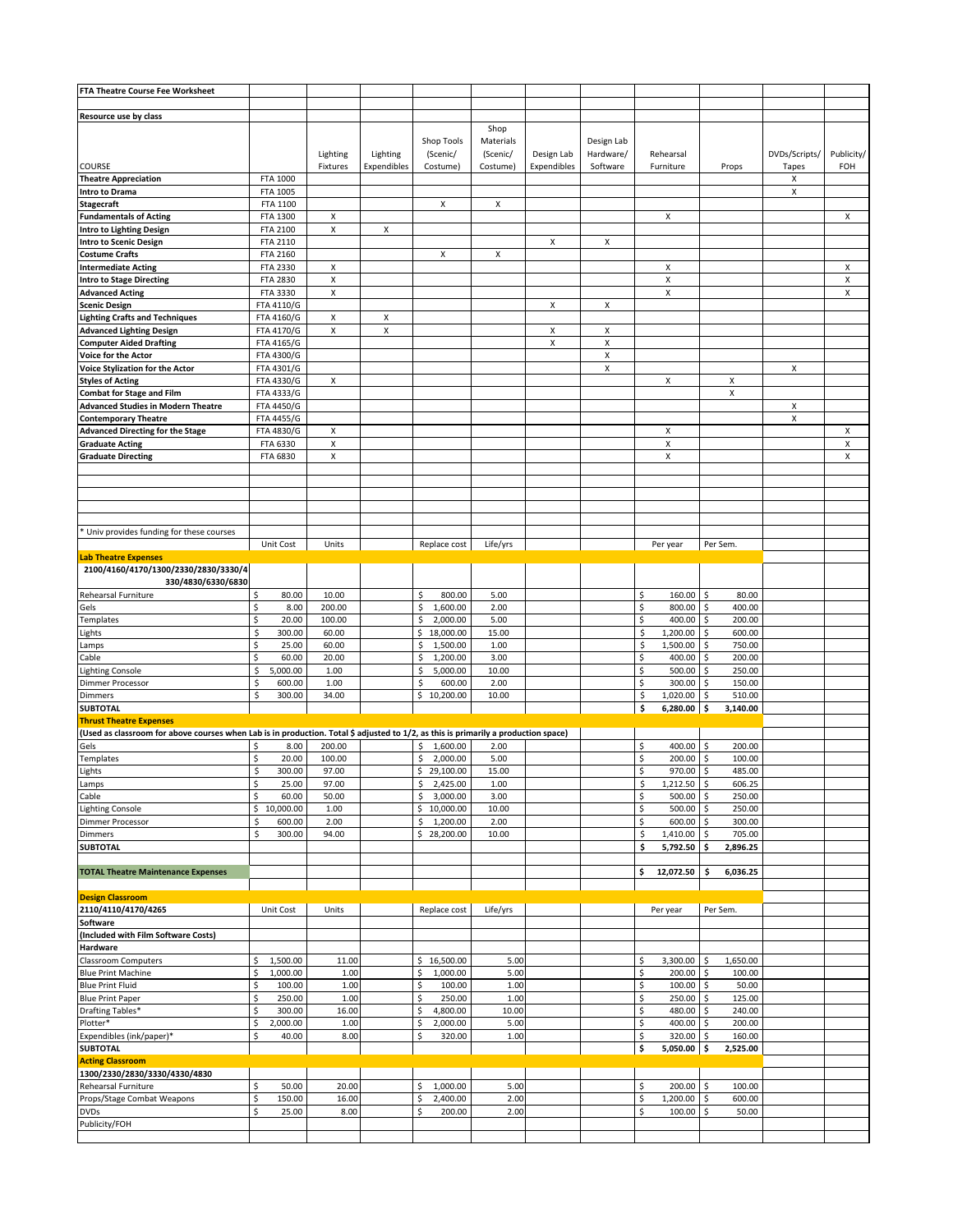| <b>SUBTOTAL</b>                             |            |             |                                   |           |  | \$<br>$1,500.00$ \$      |                          | 750.00                        |                                       |  |
|---------------------------------------------|------------|-------------|-----------------------------------|-----------|--|--------------------------|--------------------------|-------------------------------|---------------------------------------|--|
|                                             |            |             |                                   |           |  |                          |                          |                               |                                       |  |
| <b>TOTAL Classroom Expenses</b>             |            |             |                                   |           |  | 6,550.00<br>\$           |                          | \$.<br>3,275.00               |                                       |  |
|                                             |            |             |                                   |           |  |                          |                          |                               |                                       |  |
| <b>Total Theatre and Classroom Expenses</b> |            |             |                                   |           |  | $18,622.50$ \$<br>\$     |                          | 9,311.25                      |                                       |  |
|                                             |            |             | <b>Total Annual</b>               | Classroom |  | <b>Total Annual</b>      |                          |                               | <b>Total Annual</b>                   |  |
|                                             | Annual     | Theatre Fee | Theatre Fee                       | Fee per   |  | Classroom Fee            |                          | <b>Total Per</b>              | <b>Student Fee</b>                    |  |
| Fee Schedule                                | enrollment | per student | revenue                           | student   |  | Revenue                  |                          | <b>Student Fee</b>            | Revenue                               |  |
| 1000                                        | 120        | 10.00       | \$<br>1,200.00                    |           |  | \$                       |                          | \$<br>10.00                   | 1,200.00<br>\$                        |  |
| 1005                                        | 35         |             | \$                                | 10.00     |  | \$<br>350.00             |                          | $\boldsymbol{\zeta}$<br>10.00 | $\zeta$<br>350.00                     |  |
| 1100                                        | 20         | 40.00       | \$<br>800.00                      |           |  | \$                       | $\sim$                   | \$<br>40.00                   | -\$<br>800.00                         |  |
| 1300                                        | 96         | 20.00       | \$<br>1,920.00                    |           |  | \$                       | $\sim$                   | \$<br>20.00                   | $\zeta$<br>1,920.00                   |  |
| 2100                                        | 20         | 15.00       | \$<br>300.00                      |           |  | \$                       | ×.                       | \$<br>15.00                   | 300.00<br>\$                          |  |
| 2110                                        | 20         |             | \$                                | 10.00     |  | \$<br>200.00             |                          | \$<br>10.00                   | $\zeta$<br>200.00                     |  |
| 2160                                        | 20         | 40.00       | \$<br>800.00                      |           |  | \$                       | ÷.                       | Ś<br>40.00                    | $\mathsf{\hat{S}}$<br>800.00          |  |
| 2330                                        | 32         | 20.00       | $\overline{\xi}$<br>640.00        |           |  | \$                       | $\sim$                   | \$<br>20.00                   | 640.00<br>-\$                         |  |
| 2830 (16 students every 2 years)            | 8          | 20.00       | \$<br>160.00                      |           |  | \$                       | $\sim$                   | \$<br>20.00                   | \$<br>160.00                          |  |
| 3330                                        | 16         | 20.00       | \$<br>320.00                      |           |  | \$                       | $\epsilon$               | 20.00<br>\$                   | 320.00<br>\$                          |  |
| 4110 (20 students every 2 years)            | 10         |             | \$<br>$\overline{\phantom{a}}$    | 10.00     |  | \$<br>100.00             |                          | Ś<br>10.00                    | $\zeta$<br>100.00                     |  |
| 4120 (20 students every 2 years)            | 10         | 50.00       | \$<br>500.00                      |           |  | \$                       | $\overline{\phantom{a}}$ | \$<br>50.00                   | $\zeta$<br>500.00                     |  |
| 4160 (20 students every 2 years)            | 10         | 15.00       | \$<br>150.00                      |           |  | \$                       | $\sim$                   | 15.00<br>\$                   | 150.00<br>$\zeta$                     |  |
| 4170 (20 students every 2 years)            | 10         | 10.00       | $\zeta$<br>100.00                 | 10.00     |  | \$<br>100.00             |                          | \$<br>20.00                   | S.<br>200.00                          |  |
| 4265 (20 students every 2 years)            | 10         |             | \$<br>×.                          | 25.00     |  | 250.00<br>\$             |                          | 25.00<br>l\$                  | 250.00<br>l\$                         |  |
| 4300                                        | 25         |             | \$<br>$\mathcal{L}_{\mathcal{A}}$ | 20.00     |  | Ś<br>500.00              |                          | $\zeta$<br>20.00              | $\zeta$<br>500.00                     |  |
| 4301                                        | 16         |             | \$                                | 20.00     |  | \$<br>320.00             |                          | \$<br>20.00                   | \$<br>320.00                          |  |
| 4330                                        | 16         | 30.00       | \$<br>480.00                      |           |  | \$                       | $\sim$                   | 30.00<br>\$                   | 480.00<br>\$                          |  |
| 4333                                        | 16         |             | \$<br>$\sim$                      | 40.00     |  | Ś<br>640.00              |                          | \$<br>40.00                   | \$<br>640.00                          |  |
| 4450                                        | 20         |             | \$<br>$\overline{\phantom{a}}$    | 10.00     |  | Ś<br>200.00              |                          | \$<br>10.00                   | 200.00<br>-\$                         |  |
| 4455                                        | 20         |             | \$<br>$\overline{\phantom{a}}$    | 10.00     |  | Ś<br>200.00              |                          | \$<br>10.00                   | 200.00<br>-S                          |  |
| 4830 (16 students every 2 years)            | 8          | 20.00       | \$<br>160.00                      |           |  | \$                       | $\sim$                   | Ś<br>20.00                    | 160.00<br>\$                          |  |
| 6330                                        | 12         | 20.00       | \$<br>240.00                      |           |  | \$                       | $\overline{\phantom{a}}$ | \$<br>20.00                   | 240.00<br>-S                          |  |
| 6830                                        | 12         | 20.00       | Ś<br>240.00                       |           |  | Ś                        | ÷.                       | Ś<br>20.00                    | 240.00<br>Ŝ                           |  |
|                                             |            |             |                                   |           |  |                          |                          |                               |                                       |  |
|                                             |            |             |                                   |           |  |                          |                          |                               |                                       |  |
|                                             |            |             |                                   |           |  |                          |                          |                               |                                       |  |
|                                             |            |             |                                   |           |  |                          |                          |                               |                                       |  |
|                                             |            |             |                                   |           |  |                          |                          |                               |                                       |  |
|                                             |            |             |                                   |           |  |                          |                          |                               |                                       |  |
|                                             |            |             |                                   |           |  |                          |                          |                               |                                       |  |
|                                             |            |             |                                   |           |  |                          |                          |                               |                                       |  |
|                                             |            |             |                                   |           |  |                          |                          |                               |                                       |  |
|                                             |            |             |                                   |           |  |                          |                          |                               |                                       |  |
|                                             |            |             |                                   |           |  |                          |                          |                               |                                       |  |
|                                             |            |             |                                   |           |  |                          |                          |                               |                                       |  |
|                                             |            |             |                                   |           |  |                          |                          |                               |                                       |  |
| <b>Total Revenue</b>                        |            |             | \$6,010.00                        |           |  | $\frac{1}{2}$ , 2,510.00 |                          |                               | 8,520.00<br>\$                        |  |
| Less UNO 20% fee                            |            |             |                                   |           |  |                          |                          |                               | $\overline{\mathsf{s}}$<br>(1,704.00) |  |
| Net Total Revenue                           |            |             |                                   |           |  |                          |                          |                               | \$<br>6,816.00                        |  |
| Required annually                           |            |             |                                   |           |  |                          |                          |                               | \$<br>18,622.50                       |  |
| Deficit/Surplus                             |            |             |                                   |           |  |                          |                          |                               | (11,806.50)<br>Ŝ.                     |  |
| <b>Student Technology Fee</b>               |            |             |                                   |           |  |                          |                          |                               | \$<br>13,000.00                       |  |
| <b>TOTAL</b>                                |            |             |                                   |           |  |                          |                          |                               | \$<br>1,193.50                        |  |
|                                             |            |             |                                   |           |  |                          |                          |                               |                                       |  |
|                                             |            |             |                                   |           |  |                          |                          |                               |                                       |  |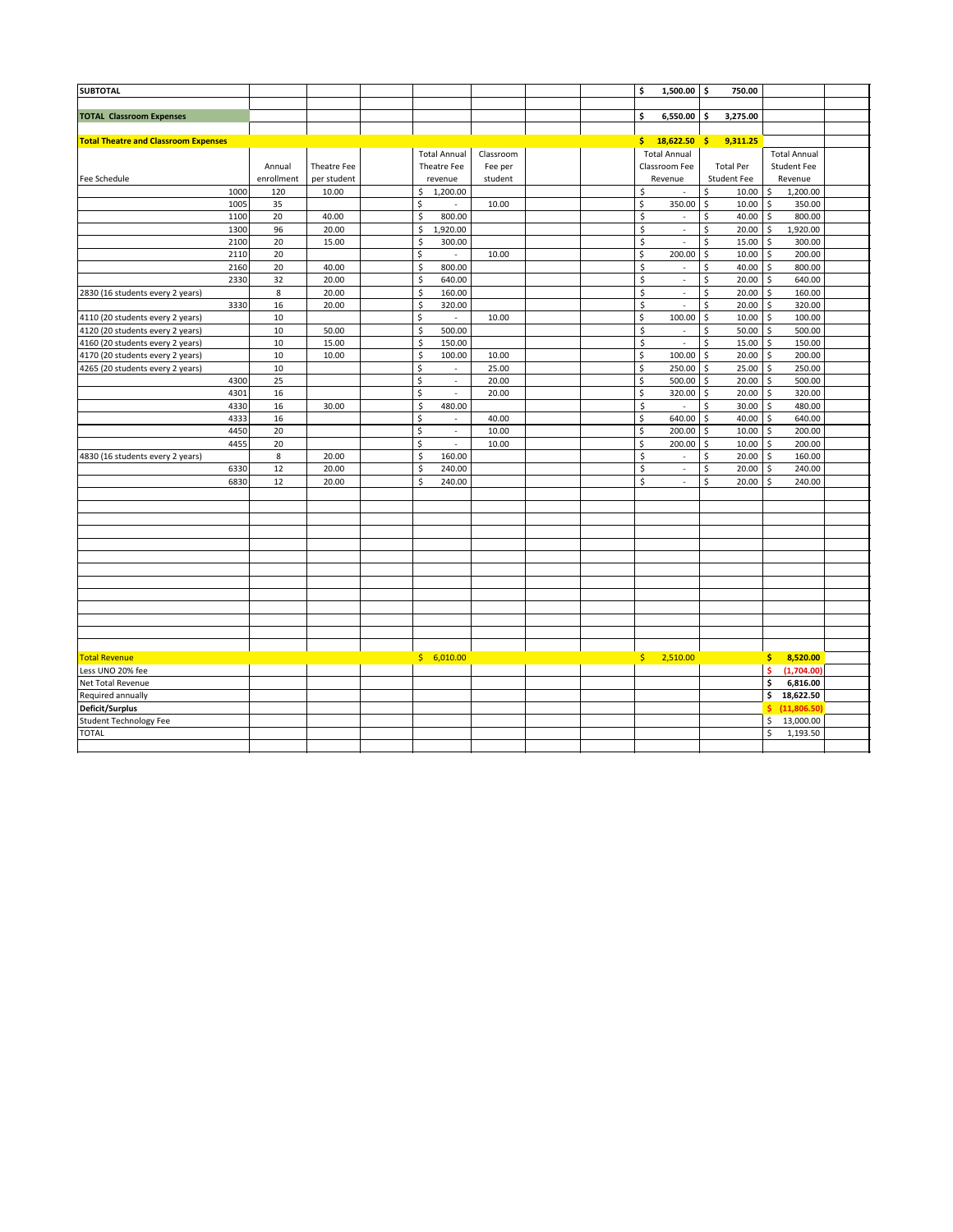# **Theatre Arts New Fee Structure**

**FTA 1000 Theatre Appreciation - \$10/student**. The course along with our literature courses requires various film clips and full film productions of live theatre performances representing various genres and historical representations. These materials are updated as new trends and productions become available. The library's budget has been cut and they no longer serve as a repository for these materials. This fee would be used to purchase DVDs for screening purposes. As an academic institution we will have to pay the academic rate for some DVDs which can be between \$100-\$200 per DVD.

**FTA 1005 Intro to Drama - \$10/student**. This class would have the same justification as FTA 1000

**FTA 1100 Stagecraft - \$40/student**. This course involves the use of all carpentry and metalworking tools and materials. Materials include but are not limited to paint, lumber, welding gas, metal, and hardware. Most of these materials are not reusable.

**FTA 1300 Fundamentals of Acting - \$20/student**. This acting course involves the use of purpose designed "lab furniture" that can simulate various types of furniture including but not limited to sofas, chairs, counters, refrigerators, and beds. These metal structures take ware and tear and must be repaired and/or replaced on a regular basis. In addition, the laboratory lighting is theatrical in nature and expensive to maintain. Lamps for each instrument cost in range from \$50-100 dollars. The course culminates in an "acting showcase" open to the public, which requires programs, house managers, tech students, and other crew.

**FTA 2100 Introduction to Lighting Design- \$15/student**. This course uses expendables including but not limited to gels, lamps, and gobos. Space maintenance is also part of the fee, as it causes wear on dimmers and cabling as well. The course must be taught in a theatre venue.

**FTA 2110 Introduction to Scenic Design - \$10/student**. This course uses expendables including drafting paper, model materials, drafting tables, and blue printing machines/materials.

**FTA 2160 Costume Crafts - \$40/student**. This course uses needles,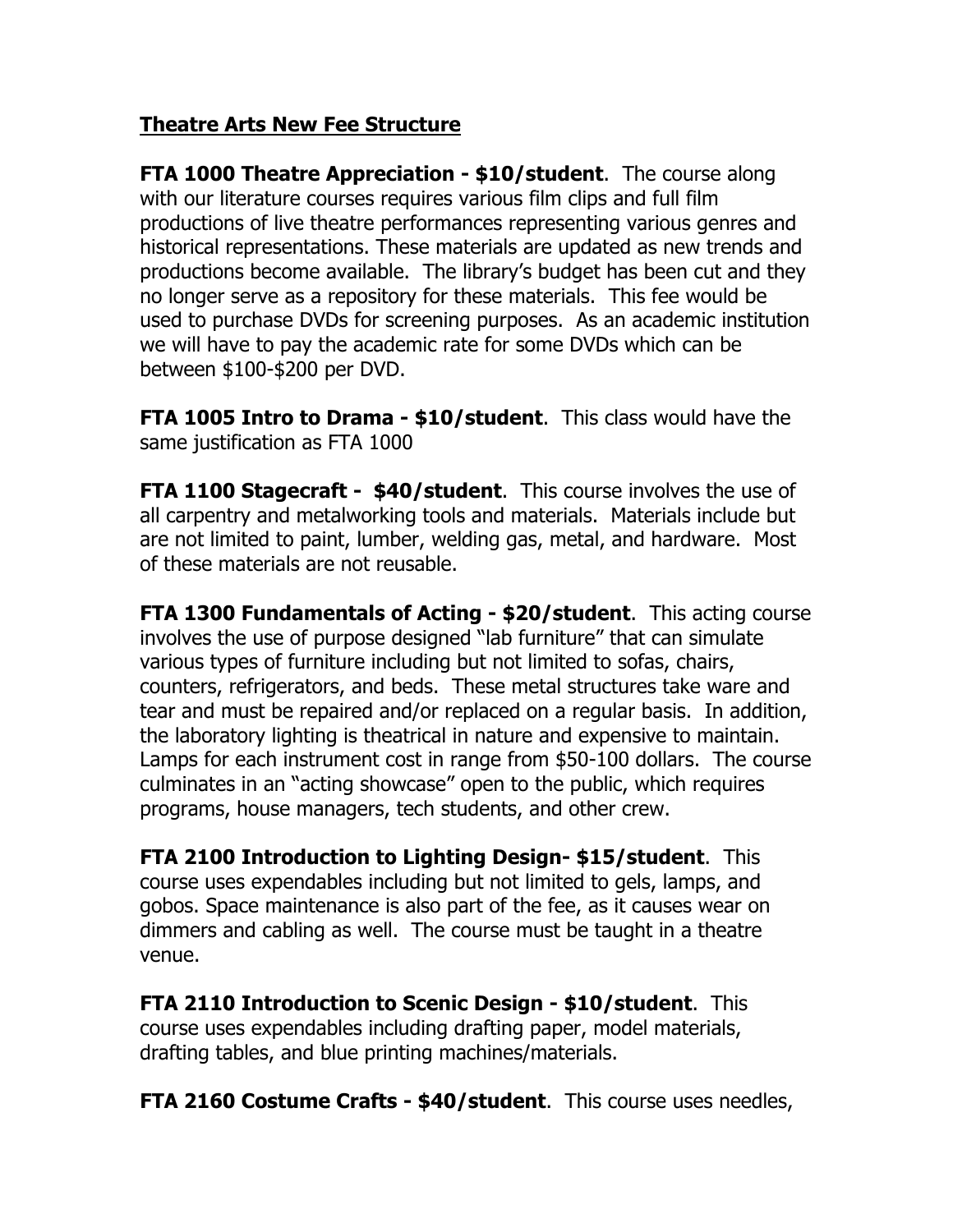thread, muslin, and pattern drafting material. These are expendable and must be replaced on a regular basis.

**FTA 2330 Intermediate Acting - \$20/student**. This class uses the same resources as FTA 1300.

**FTA 2830 Introduction to Stage Directing - \$20/student**. This course uses the same "lab furniture" referenced in FTA 1300, 2330, 3330, 4330, and 6330. The course culminates in a "directing showcase" open to the public, which requires programs, house managers, tech students, and other crew.

**FTA 3330 Advanced Acting - \$20/student**. This course uses the same materials as FTA 1300.

**FTA 4110/G Scenic Design -\$10/student**. This course uses the same materials as FTA 2110.

**FTA 4120/G Scene Painting- \$50/student**. This course requires the student to use prepared "flats", canvas covered frames, brushes, paint, paint remover, stencils, and drops.

**FTA 4160/G Lighting Crafts and Techniques- \$15/student**. This course utilizes the same expendable materials as FTA 2100 but with more elaborate instruments such as scrollers, scene machines, and intelligent lighting. This course must be taught in a theatre venue.

**FTA 4170/G Advanced Lighting Design - \$20/student**. This course uses the same material as FTA 4160 with the addition of plotter paper, and hardware and software maintenance.

**FTA 4265/G Computer Aided Drafting (CAD)- \$25/student**. This course uses the same materials as FTA 4170 plus CAD, and Vectorworks software, which must be updated yearly.

**FTA 4300/G Voice for the Actor - \$20/student**. This course requires the use of recording equipment for recording the actor and using this as "playback" for their voice work.

**FTA 4301/G Voice Stylization for the Actor - \$20/student**. This course requires the same resources as FTA 4300/G with the addition of